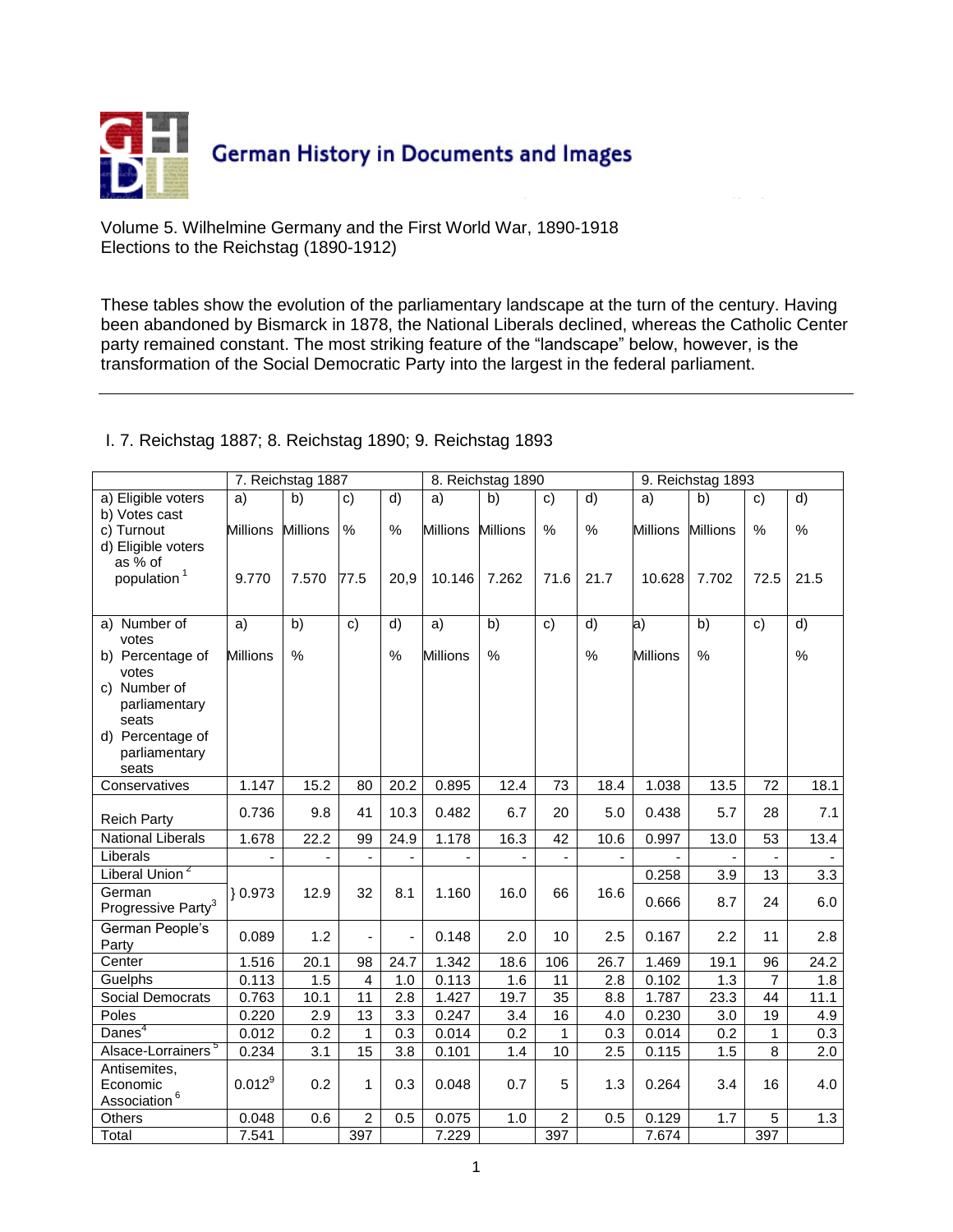| II. 10. Reichstag 1898; 8. 11. Reichstag 1903; 12. Reichstag 1907 |  |  |  |
|-------------------------------------------------------------------|--|--|--|
|-------------------------------------------------------------------|--|--|--|

| $\overline{d}$<br>a) Eligible voters<br>d)<br>b)<br>$\mathbf{c}$<br>a)<br>b)<br>b)<br>a)<br>c)<br>a)<br>c)                                               |                  |
|----------------------------------------------------------------------------------------------------------------------------------------------------------|------------------|
|                                                                                                                                                          | d)               |
| b) Votes cast                                                                                                                                            |                  |
| %<br>$\%$<br><b>Millions</b><br><b>Millions</b><br>%<br>%<br><b>Millions</b><br>%<br><b>Millions</b><br>c) Turnout<br><b>Millions</b><br><b>Millions</b> | $\%$             |
| d) Eligible voters<br>as % of                                                                                                                            |                  |
| population <sup>1</sup><br>7.787<br>11.441<br>68.1<br>21.9<br>12,531<br>9,534<br>76,1<br>22,2<br>13,351<br>11,303<br>84,7                                | 22,0             |
|                                                                                                                                                          |                  |
| $\overline{d}$<br> a <br>$\overline{b)}$<br>a) Number of<br>a)<br>b)<br>$\mathsf{c})$<br>a)<br>b)<br>c)<br>d)<br>c)                                      | d)               |
| votes<br>$\%$<br>$\%$<br>$\%$<br>%<br><b>Millions</b><br>%<br><b>Millions</b><br><b>Millions</b>                                                         | $\%$             |
| b) Percentage of<br>votes                                                                                                                                |                  |
| c) Number of                                                                                                                                             |                  |
| parliamentary                                                                                                                                            |                  |
| seats                                                                                                                                                    |                  |
| d) Percentage of                                                                                                                                         |                  |
| parliamentary                                                                                                                                            |                  |
| seats                                                                                                                                                    |                  |
| Conservatives<br>0.859<br>11.1<br>0.948<br>56<br>14.1<br>10.0<br>54<br>13.6<br>1.060<br>9.4<br>60                                                        | 15.1             |
| <b>Reich Party</b><br>5.3<br>4.2<br>0.344<br>4.4<br>23<br>5.8<br>0.333<br>3.5<br>21<br>0.472<br>24                                                       | 6.0              |
| 12.5<br>1.313<br>0.971<br>46<br>11.6<br>13.8<br>$\overline{51}$<br>12.8<br>1.637<br>14.5<br>$\overline{54}$<br><b>National Liberals</b>                  | 13.6             |
| Liberals<br>L.<br>$\blacksquare$<br>$\frac{1}{2}$<br>$\blacksquare$<br>$\overline{a}$<br>L.<br>$\frac{1}{2}$                                             |                  |
| Liberal Union <sup>2</sup><br>2.5<br>12<br>0.243<br>0.196<br>3.0<br>2.6<br>9<br>2.3<br>0.359<br>3.2<br>14                                                | 3.5              |
| German<br>7.2<br>29<br>0.543<br>5.3<br>28<br>0.558<br>7.4<br>5.7<br>21<br>0.736<br>6.5<br>Progressive Party <sup>3</sup>                                 | 7.1              |
| German People's<br>0.091<br>1.2<br>0.109<br>1.4<br>8<br>2.0<br>6<br>1.5<br>0.139<br>$\overline{7}$<br>1.0                                                | 1.8              |
| Party                                                                                                                                                    |                  |
| 1.455<br>18.8<br>102<br>25.7<br>1.875<br>19.7<br>100<br>25.2<br>2.180<br>19.4<br>105<br>Center                                                           | 26.4             |
| 9<br>2.3<br>1.5<br>0.7<br>0.105<br>1.4<br>0.094<br>1.0<br>6<br>0.078<br>Guelphs<br>$\mathbf{1}$                                                          | 0.3              |
| 27.2<br>Social Democrats<br>3.259<br>2.107<br>56<br>14.1<br>3.011<br>31.7<br>81<br>29.0<br>43<br>20.4                                                    | 10.8             |
| $\overline{3.1}$<br>$\overline{3.5}$<br>Poles<br>0.244<br>14<br>0.348<br>3.7<br>16<br>4.0<br>0.454<br>4.0<br>20                                          | 5.0              |
| Danes <sup>4</sup><br>0.2<br>$\mathbf{1}$<br>0.3<br>0.015<br>0.2<br>1<br>0.015<br>0.1<br>0.015<br>0.3<br>$\mathbf{1}$                                    | 0.3              |
| Alsace-Lorrainers <sup>5</sup><br>$\overline{7}$<br>$\overline{9}$<br>1.4<br>2.5<br>0.107<br>10<br>0.102<br>1.1<br>2.3<br>0.104<br>0.9                   | 1.8              |
| Antisemites,                                                                                                                                             |                  |
| 0.245<br>22<br>0.284<br>3.7<br>13<br>3.3<br>2.6<br>11<br>2.8<br>0.249<br>2.2<br>Economic<br>Association <sup>6</sup>                                     | 5.5              |
| $\overline{3.5}$<br>0.397<br>5.1<br>18<br>0.334<br>2.8<br>0.528<br>4.7<br>Others<br>4.5<br>11<br>11                                                      | $\overline{2.8}$ |
| 397<br>397<br>11.263<br>397<br>Total<br>7.752<br>9.495                                                                                                   |                  |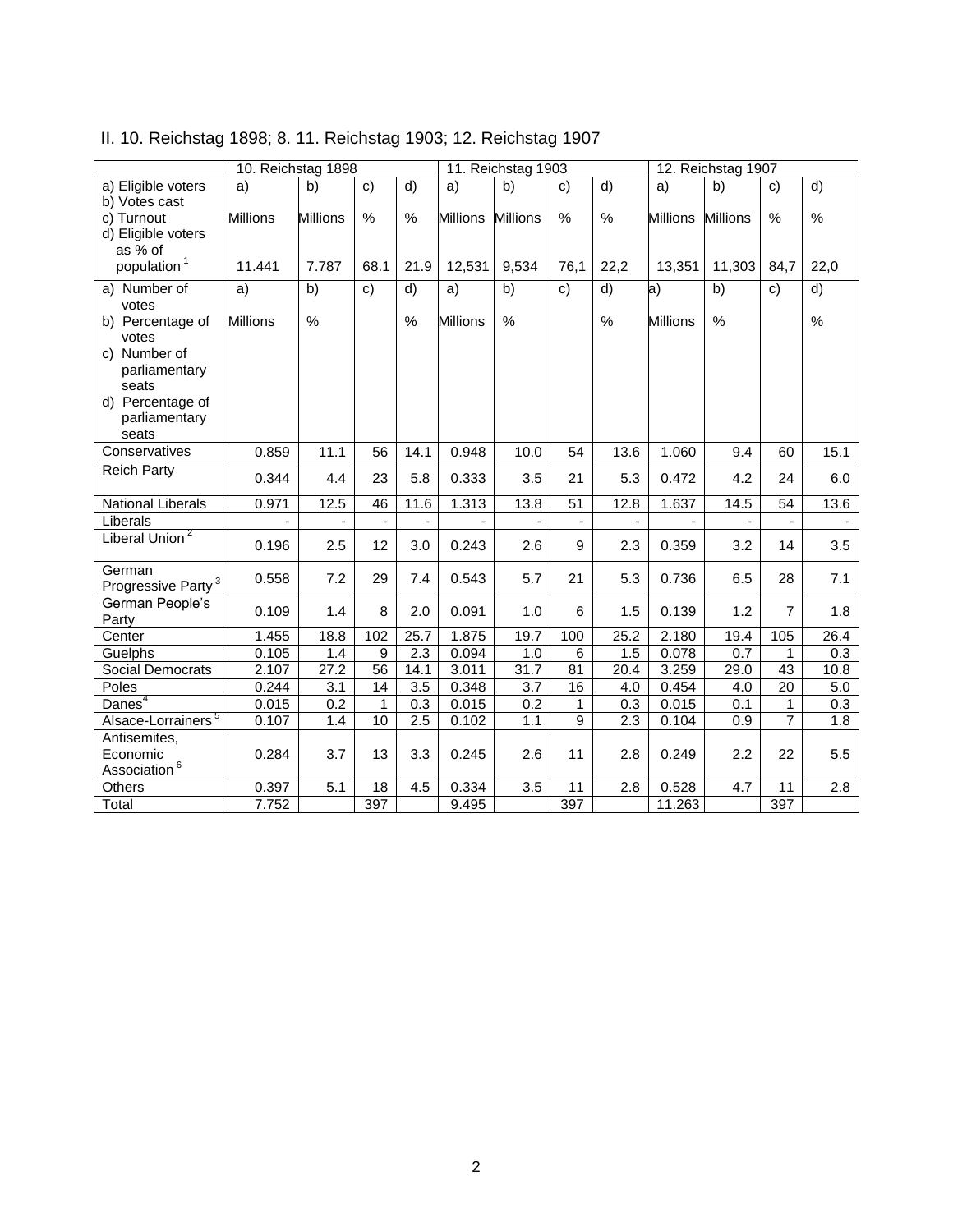## II. 13. Reichstag 1912

|                                       | 13. Reichstag 1912 |                 |      |      |  |  |
|---------------------------------------|--------------------|-----------------|------|------|--|--|
| a) Eligible voters                    | a)                 | b)              | c)   | d)   |  |  |
| b) Votes cast                         | <b>Millions</b>    | <b>Millions</b> | $\%$ | $\%$ |  |  |
| c) Turnout                            |                    |                 |      |      |  |  |
| d) Eligible voters as % of            | 14.442             | 12.261          | 84.9 | 22.2 |  |  |
| population                            |                    |                 |      |      |  |  |
| a) Number of votes                    | a)                 | b)              | c)   | d)   |  |  |
| b) Percentage of votes                | <b>Millions</b>    | $\%$            |      | $\%$ |  |  |
| c) Number of parliamentary seats      |                    |                 |      |      |  |  |
| d) Percentage of parliamentary        |                    |                 |      |      |  |  |
| seats                                 |                    |                 |      |      |  |  |
| Conservates                           | 1.126              | 9.2             | 43   | 10.8 |  |  |
| <b>Reich Party</b>                    | 0.367              | 3.0             | 14   | 3.5  |  |  |
| <b>National Liberals</b>              | 1.663              | 13.6            | 45   | 11.3 |  |  |
| Liberals                              |                    |                 |      |      |  |  |
| Liberal Union <sup>2</sup>            |                    |                 |      |      |  |  |
| German Progressive Party <sup>3</sup> | 1.497              | 12.3            | 42   | 10,6 |  |  |
| German People's Party                 |                    |                 |      |      |  |  |
| Center                                | 1.997              | 16.4            | 91   | 22.8 |  |  |
| Guelphs                               | 0.085              | 0.7             | 5    | 1.3  |  |  |
| Social Democrats                      | 4.250              | 34.8            | 110  | 27.7 |  |  |
| Poles                                 | 0.442              | 3.6             | 18   | 4.5  |  |  |
| Danes <sup>4</sup>                    | 0.017              | 0.1             | 1    | 0.3  |  |  |
| Alsace-Lorrainers <sup>5</sup>        | 0.162              | 1.3             | 9    | 2.3  |  |  |
| Antisemites, Economic                 | 0.300              | 2.5             | 10   | 2.5  |  |  |
| Association <sup>6</sup>              |                    |                 |      |      |  |  |
| Others                                | 0.301              | 2.5             | 9    | 2.3  |  |  |
| Total                                 | 12.207             |                 | 397  |      |  |  |

 $1$  According to the last census. One must bear in mind that in these elections, which took place a considerable time after the previous census (e.g., the elections of 1890, which were based not on the census of 1890 but on that of 1885), the percentage of eligible voters relative to the overall population seems slightly higher than it was in actual fact. The low percentage in 1871 is attributable in part to poorly kept voter lists.

<sup>2</sup> After 1893 Liberal Association [*Freisinnige Vereinigung*], after 1910 absorbed into the Progressive People's Party [*Fortschrittliche Volkspartei*].

<sup>3</sup> After 1884 German-Liberal Party [*Deutsch-Freisinnige Partei*], after 1893 Liberal People's Party [*Freisinnige Volkspartei*], after 1910 absorbed into the Progressive People's Party [*Fortschrittliche Volkspartei*].

<sup>4</sup> The votes cast in Schleswig-Holstein for both the Particularists and the Protest Party are here added to the Danes to the extent that no further information is provided in the official statistics.

<sup>5</sup> Here, as was usual, the votes cast in Alsace-Lorraine for the Center [*Zentrum*] were included among the Alsace-Lorrainers until 1878, likewise the deputies allocated to the Center [*Zentrum*] in the official statistics 1874-78, who were labeled as "not belonging to the parliamentary group.

 $6$  Antisemites participated in the Reichstag elections from 1887 to 1903 as splinter groups under the party names Christian-Social Party [*Christlich-Soziale Partei*], German Reform Party [*Deutsche Reformpartei*], German-Social Reform Party [*Deutsch-Soziale Reformpartei]*, and